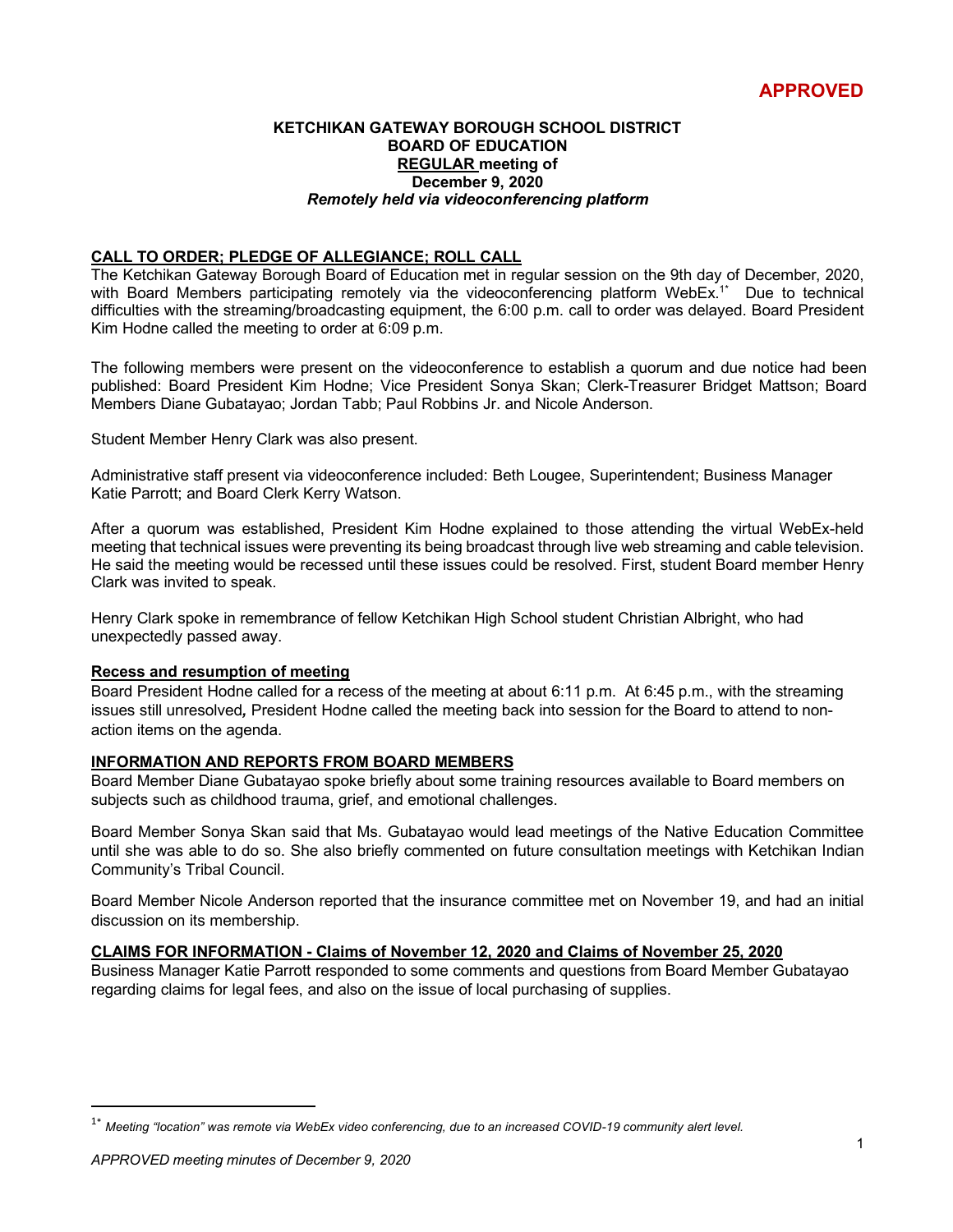# **Web Streaming begins**

At this point in the meeting, the web streaming equipment was again working, and Board President Hodne called for Citizen Remarks.<sup>2</sup>

### **Citizen Remarks**

Darryl Simons spoke about a grant targeting tribal youth substance abuse which the Ketchikan Indian Community's behavioral health department had received three years ago. Mr. Simons, who works for that department, reported briefly on past grant activities and ideas for future focuses. He said the coalition overseeing the grant welcomes other participants, including non-tribal members.

#### **Superintendent's Report**

Superintendent Beth Lougee asked student member Henry Clark to provide his report first.

*Student Member's Report*: Henry Clark announced that Kayhi was hosting a virtual drama, debate and forensics tournament that weekend. Teams from the Southeast region, from Homer, and one from Canada would be participating. In addition, the ACDC team (Academic Decathlon) was participating in a virtual meet the same weekend. Henry also announced memorial plans being made in remembrance of Christian Albright. He also commented positively on students at Kayhi returning to a 100% schedule after several weeks.

#### *Superintendent Beth Lougee*

Superintendent Beth Lougee first commented on the hire of a former student by the Information Technology department. The student had been trained for the technical job through a new Kayhi program taught by IT department employee Matt Beimler. Ms. Lougee then reported on some actions being taken in the district as a result of a district-wide security assessment conducted in November. These include: easier access for principals to their respective school security camera's footage; upgrades to door security systems; and that maps of the schools had been provided to the Ketchikan Police Department. In addition, completion of the district's comprehensive safety plan is targeted for January.

Superintendent Lougee noted that in addition to providing its annual report that evening, the Tongass School of Arts and Sciences (TSAS) was requesting approval of the renewal of the school's 10-year contract. The school plans to submit its contract renewal application to the State Education Board for its March 2021 meeting. The current TSAS contract expires in June 2021. Ms. Lougee also noted that an annual meeting between the School Board and the TSAS Academic Policy Committee is being suggested for some time in January.

Superintendent Lougee also briefly reported on: a review of the certificated employees' evaluation process; postponement of the NAEP federal student assessment; and the advice from the district's medical team regarding quarantining protocol.

#### *Business Manager's Report:*

Business Manager Katie Parrott provided information for the FY '21 budget revision, which was an action item later in the meeting. She first reviewed how the student count (regular students, intensive special needs students, and correspondence students) generates state funding to the district through a funding formula. She also explained a sheet included in the board packet showing a revenue comparison with the district's revised revenue for the upcoming fiscal year. One of her comments was that the district is not requesting additional revenue from the Borough this year, but that the true cost of in-kind contributions was a bit more than projected. While the district usually has a fund balance, Ms. Parrott also said that administration recommends not relying on a fund balance for FY '21 due to uncertainty. She noted that the charter schools will be able to have a carry over and explained how that occurred. Lastly, Ms. Parrott explained that the Borough was essentially the district's treasury. As such, the district needs to request an increase in "expenditure authority" if the district's revenue and expenditures end up more than what was previously authorized by the Borough. She referred the Board to the sheet included in the meeting packet showing the original approved budget amounts and the revised amounts based on changes in revenue from local, state, and federal sources. The Borough would be asked to authorize the district to expend \$46.7 million for FY '21, said Ms. Parrott.

 $\overline{2}$ *Citizens were asked to sign up to present via WebEx, or to provide written comments to be read aloud by the clerk.*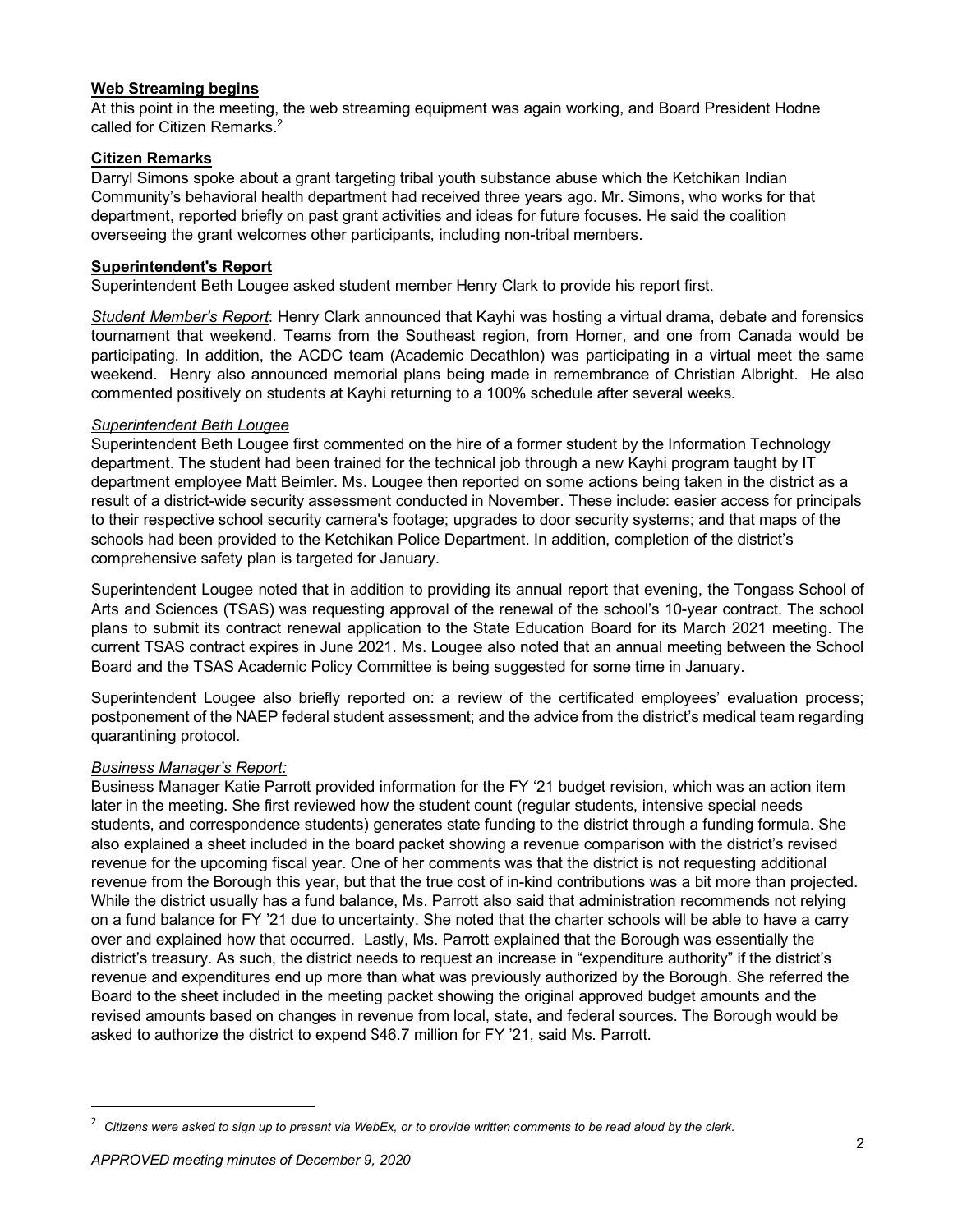# *Break*

A break of about 10 minutes was called during the meeting before the TSAS report was given.

# **Tongass School of Arts and Sciences Annual Report**

Tongass School of Arts and Sciences Principal Scott Huff presented the school's annual report for the 2019- 2020 school year. Noting that he was not the principal last year, Mr. Huff said he had enjoyed learning more about the school while going through the report. With PowerPoint slides and photos, he illustrated examples of school goals and student goals, and commented on the indicators the school uses to measure those goals. The student goals were focused on the following areas: student academic achievement; in-depth knowledge; individual interests and talents; and diversity. Regarding the student academic goal, the principal reported that the TSAS students performed well in math on the PEAKS testing, and curricular changes are being made to address the lower performance level in English. He also noted that a science curriculum was piloted last year and is being implemented this year. For the student goal of diversity, he highlighted that students had learned words and phrases in Tlingit, and Haida and Tsimshian and they were used and displayed throughout the school. School goals which Principal Huff spoke about were regarding: Highly Effective Teaching; School Community; Parent Involvement; and Community Connections. An observation was made that COVID had impacted the school's emphasis in these areas.

Mr. Huff invited questions on the charter application process or on the annual report. There were none. There was a brief follow up question by President Hodne about the impact of COVID-related changes to the school's atmosphere.

## *\*\*PUBLIC HEARING - POLICY\*\**

**Motion to approve revisions to Board Policy 5141.52 - Suicide Prevention in first reading.** Moved by: TABB; Second by: MATTSON

# **Motion to postpone the voting and the public hearing on this policy until the January meeting, and to defer this to the policy committee for review.**

Moved by: GUBATAYAO; Second by: ROBBINS JR.

#### **Discussion**

Board Member Jordan Tabb commented that policies routinely receive several readings when they come before the Board. He encouraged the first reading of this policy to be held that evening.

Board Member Bridget Mattson agreed; and added that the Superintendent had requested that the Board consider these revisions. The policy committee still has a chance to review the policy, she said.

Ms. Gubatayao said bringing the policy to the Board directly had bypassed a review first by the policy committee which had been the prior procedure. Postponement would also allow for community members in the mental health field to review the policy, she said.

Superintendent Lougee was asked if there was a need for a rush on passage of the policy revisions. She said she had brought the policy forward due to students dealing with stress and the COVID situation, she said. The suggested revisions were advised by the school psychologist and a pediatrician.

Board Member Paul Robbins Jr. commented in support of keeping with the prior process for policy review. In the meantime, counselors would not be hampered in how they would deal with students, he said.

Mr. Hodne stated support for postponement to allow the policy committee to provide input.

#### **ROLL CALL**

**Student Member Henry Clark (preferential vote) – ABSTAIN SKAN, ROBBINS JR., ANDERSON, GUBATAYAO, MATTSON, HODNE - AYES**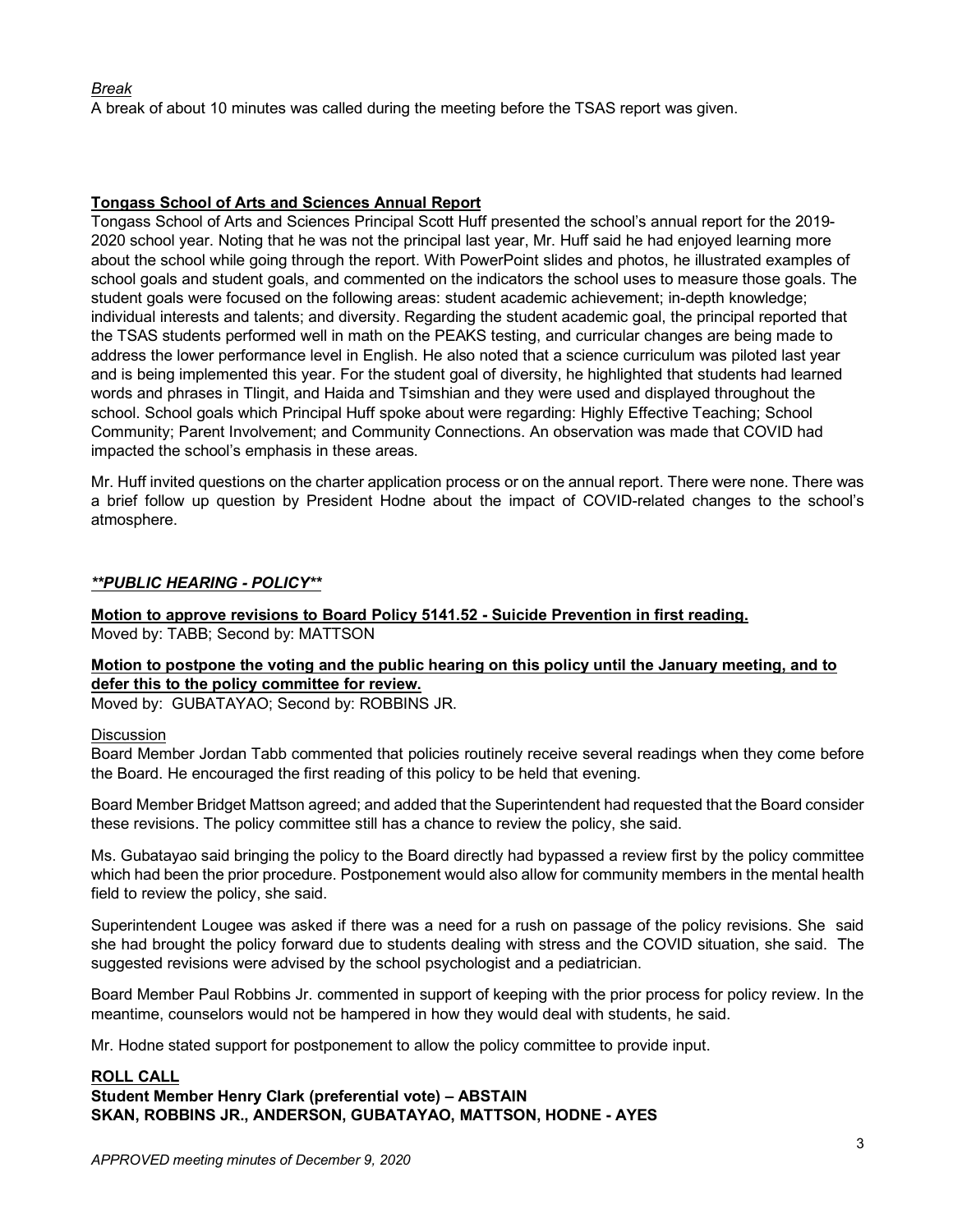**TABB - NAY 6-1**

### *MOTION PASSED*

#### *CONSENT CALENDAR*

*- Motion to approve the regular meeting minutes of November 11, 2020.*

## **Motion to approve the Consent Calendar of December 9, 2020, consisting solely of the regular meeting minutes of November 11, 2020.**

Moved by: ROBBINS JR.; Second by: TABB

#### **ROLL CALL Student Member Henry Clark (preferential vote) – AYE ANDERSON, MATTSON, TABB, ROBBINS JR., GUBATAYAO, SKAN, HODNE - ALL AYES**

*MOTION PASSED*

#### **NEW BUSINESS**

# **Motion that the Board of Education approve the 10-year charter school contract with Tongass School of Arts and Sciences, as presented.**

Moved by: GUBATAYAO; Second by: TABB

**Discussion** 

Board Member Gubatayao mentioned working on a committee in the past that had reviewed and updated the school's contract with the district. She stated she strongly supports a contract for the next 10 years.

Mr. Robbins also stated his support for approving the school's contract renewal for another 10 years. He said he and his family had researched the school when they decided to move to Ketchikan, and decided to enroll their child there.

Ms. Mattson asked if there were any reasons that the Superintendent or Business Manager knew of for not renewing the contract. Superintendent Lougee responded no, and said she strongly supported its approval.

President Hodne also referenced working on a committee to refine the contract. His daughter had attended TSAS, he said.

Board Member Tabb also applauded the TSAS program and stated his support for the contract approval. He commented that he has three proud Thunderbirds in his family.

Ms. Gubatayao commented on the school's independent decision-making, which she said is a model governance program for a school.

#### **ROLL CALL**

**Student Member Henry Clark (preferential vote) - AYE SKAN, GUBATAYAO, MATTSON, ANDERSON, ROBBINS JR., TABB, HODNE - ALL AYES**

#### *MOTION PASSED UNANIMOUSLY*

# **Motion to approve a budget revision totaling \$603,935 for the Fiscal Year 2021 Budget and request expenditure authority of \$46,697,952.**

Moved by: ROBBINS JR.; Second by: GUBATAYAO

#### **Discussion**

President Hodne invited Business Manager Parrott to comment. Ms. Parrott said that the district will proceed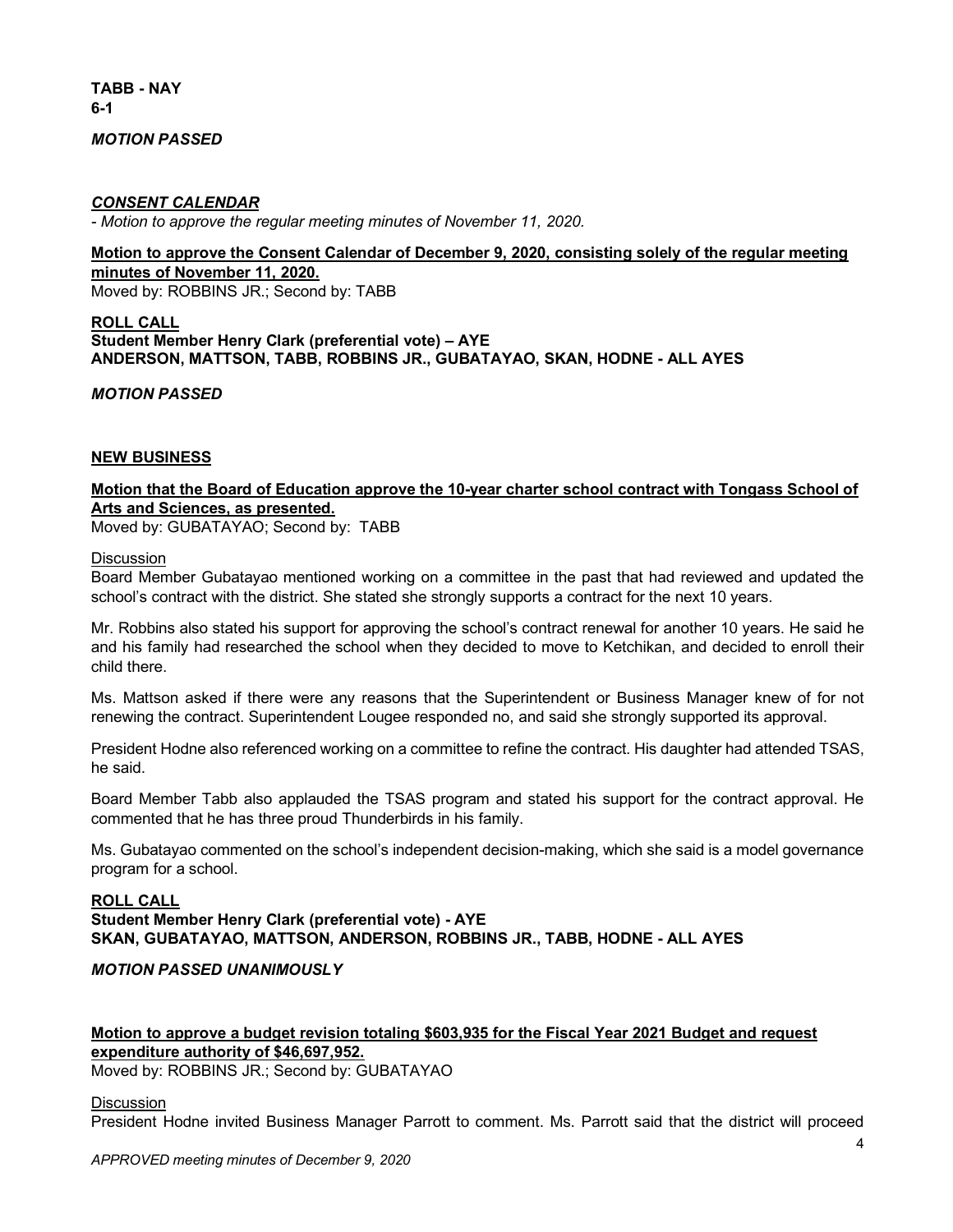cautiously and conservatively with its budget through the end of the year. The district will be strategic in its use of the funds, she said. She added that the district expects to spend less than its expenditure authority.

# **ROLL CALL Student Member Henry Clark (preferential vote) - AYE ANDERSON, SKAN, MATTSON, TABB, GUBATAYAO, ROBBINS JR., HODNE - ALL AYES**

# *MOTION PASSED UNANIMOUSLY*

**Motion that the Board of Education, through the authority provided in BP 9314, temporarily suspend the following provision of BP 6146.1 (High School Graduation Requirements): "Additional requirements include 100 hours of work experience or community service and participation in the WorkKeys or ACT or SAT assessment." This temporary suspension will only continue through June 30, 20201.**  Moved by: MATTSON; Second by: ANDERSON

#### **Discussion**

In answer to several Board members' questions, Superintendent Lougee explained that students could still take the SAT or ACT or WorkKeys; however, the requirements would be suspended for this next school year.

Mr. Hodne stated that he didn't like to see requirements suspended, but he understood the process and why the recommendation was made.

Student Henry Clark asked why the work experience and volunteer hours requirement couldn't be reduced rather than suspending the requirement completely. Superintendent Lougee said that the school counselors had made the recommendation, but she would look into the rationale.

# **ROLL CALL**

# **Student Member Henry Clark (preferential vote) - AYE GUBATAYAO, MATTSON, ROBBINS JR., TABB, SKAN, ANDERSON, HODNE - ALL AYES**

#### *MOTION PASSED UNANIMOUSLY*

#### **DISCUSSION**

*Board Committees –* Brief discussion of Board committees and meeting schedules. *Protocols for student activities* –Discussion as to varying protocols for student activities and possible Board involvement.

#### **BOARD COMMENTS**

Ms. Gubatayao expressed thanks to students and teachers for their tolerance with this year's challenges. She said she hopes all have a restful holiday with time to renew.

Ms. Mattson wished everyone a Merry Christmas and said she hopes the New Year is a happy one for the community.

Henry Clark asked for continued vigilance regarding communication with students. He added he looks forward to being back to school 100 percent at Kayhi. He thanked teachers for their hard work. Henry commented he'd attended TSAS from preschool through sixth-grade. Lastly, he also wished everyone a good Christmas.

Ms. Anderson expressed condolences to the Albright family, saying they are in her thoughts and prayers. She said the community is doing exceptionally well with the circumstances due to COVID. Ms. Anderson also encouraged adults to use positive language when speaking to children about school situations and changes.

Ms. Skan commented on this year being hard, but resulting in more time spent with family. She also extended wishes for a good Christmas and New Year.